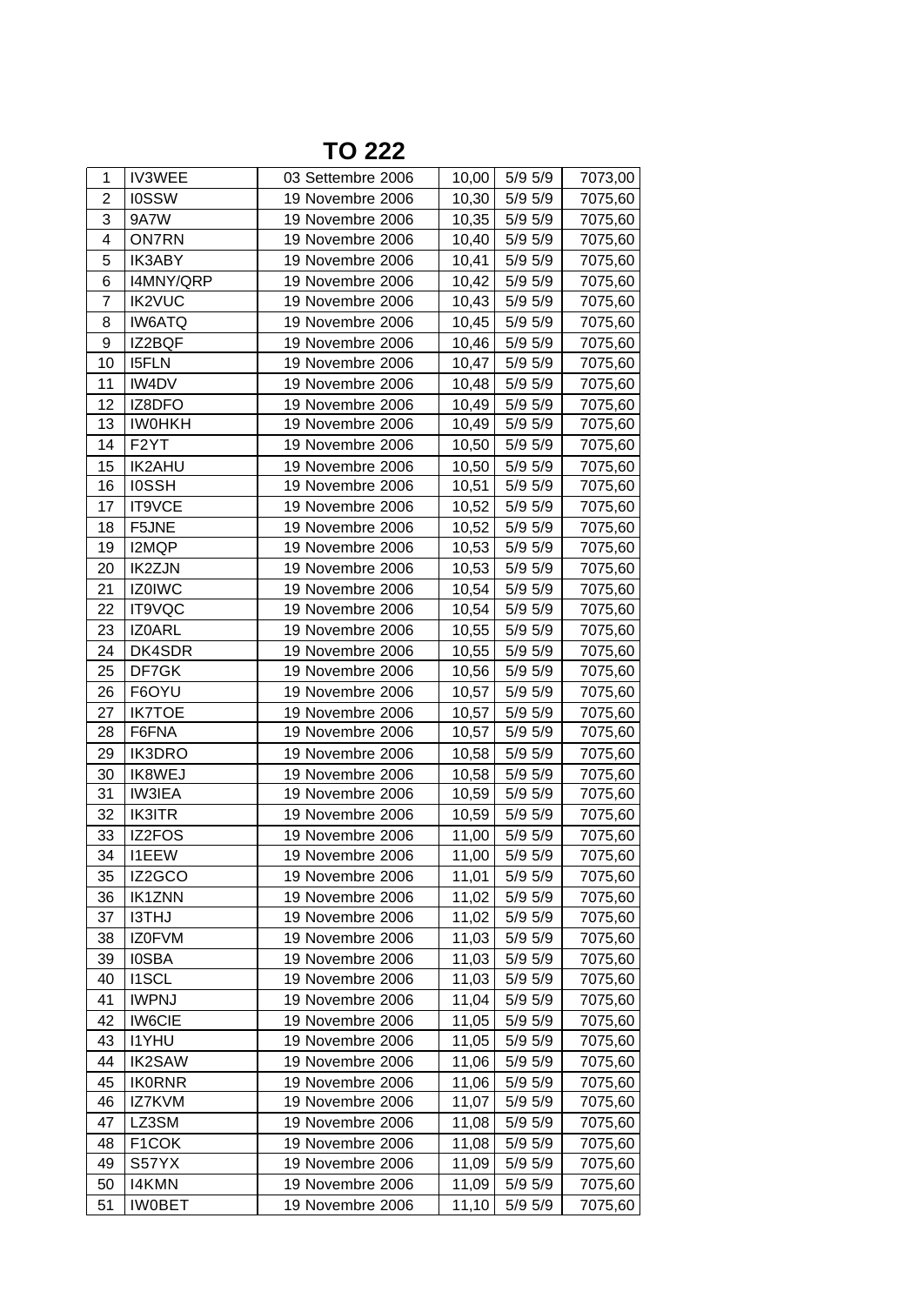| 52  | F5JSK         | 19 Novembre 2006 | 11,10 | 5/9 5/9 | 7075,60 |
|-----|---------------|------------------|-------|---------|---------|
| 53  | <b>IK0JFW</b> | 19 Novembre 2006 | 11,11 | 5/9 5/9 | 7075,60 |
| 54  | IK1DFH        | 19 Novembre 2006 | 11,11 | 5/9 5/9 | 7075,60 |
| 55  | IK4DCS        | 19 Novembre 2006 | 11,12 | 5/9 5/9 | 7075,60 |
| 56  | IZ3AYY        | 19 Novembre 2006 | 11,12 | 5/9 5/9 | 7075,60 |
| 57  | EA2EC         | 19 Novembre 2006 | 11,13 | 5/9 5/9 | 7075,60 |
| 58  | I2CZQ         | 19 Novembre 2006 | 11,13 | 5/9 5/9 | 7075,60 |
| 59  | IK3PQG        | 19 Novembre 2006 | 11,14 | 5/9 5/9 | 7075,60 |
| 60  | I3ZSX         | 19 Novembre 2006 | 11,14 | 5/9 5/9 | 7075,60 |
| 61  | IT9JPS        | 19 Novembre 2006 | 11,15 | 5/9 5/9 | 7075,60 |
| 62  | <b>I2IAU</b>  | 19 Novembre 2006 | 11,15 | 5/9 5/9 | 7075,60 |
| 63  | <b>IWOHLZ</b> | 19 Novembre 2006 | 11,16 | 5/9 5/9 | 7075,60 |
| 64  | IT9ABN        | 19 Novembre 2006 | 11,16 | 5/9 5/9 | 7075,60 |
| 65  | IK8OZV        | 19 Novembre 2006 | 11,17 | 5/9 5/9 | 7075,60 |
| 66  | I2AE          | 19 Novembre 2006 | 11,17 | 5/9 5/9 | 7075,60 |
| 67  | IK6CHQ        | 19 Novembre 2006 | 11,18 | 5/9 5/9 | 7075,60 |
| 68  | <b>IV3YIB</b> | 19 Novembre 2006 | 11,18 | 5/9 5/9 | 7075,60 |
| 69  | IZ2BKA        | 19 Novembre 2006 | 11,19 | 5/9 5/9 | 7075,60 |
| 70  | <b>I1JHS</b>  | 19 Novembre 2006 | 11,19 | 5/9 5/9 | 7075,60 |
| 71  | I0RSC/P       | 19 Novembre 2006 | 11,20 | 5/9 5/9 | 7075,60 |
| 72  | <b>IN3XUG</b> | 19 Novembre 2006 | 11,20 | 5/9 5/9 | 7075,60 |
| 73  | HB9OAE        | 19 Novembre 2006 | 11,21 | 5/9 5/9 | 7075,60 |
| 74  | F4EUN         | 19 Novembre 2006 | 11,21 | 5/9 5/9 | 7075,60 |
| 75  | IK2NBW        | 19 Novembre 2006 | 11,22 | 5/9 5/9 | 7075,60 |
| 76  | <b>I8TWB</b>  | 19 Novembre 2006 | 11,22 | 5/9 5/9 | 7075,60 |
| 77  | IQ8PQ         | 19 Novembre 2006 | 11,23 | 5/9 5/9 | 7075,60 |
| 78  | IZ1BDQ        | 19 Novembre 2006 | 11,23 | 5/9 5/9 | 7075,60 |
| 79  | <b>IW1RHX</b> | 19 Novembre 2006 | 11,24 | 5/9 5/9 | 7075,60 |
| 80  | <b>I1IQH</b>  | 19 Novembre 2006 | 11,24 | 5/9 5/9 | 7075,60 |
| 81  | EA3APX        | 19 Novembre 2006 | 11,25 | 5/9 5/9 | 7075,60 |
| 82  | IQ5KG         | 19 Novembre 2006 | 11,25 | 5/9 5/9 | 7075,60 |
| 83  | F6JOU         | 19 Novembre 2006 | 11,26 | 5/9 5/9 | 7075,60 |
| 84  | DC2SF         | 19 Novembre 2006 | 11,26 | 5/9 5/9 | 7075,60 |
| 85  | <b>DLOULM</b> | 19 Novembre 2006 | 11,27 | 5/9 5/9 | 7075,60 |
| 86  | <b>DA0ULM</b> | 19 Novembre 2006 | 11,28 | 5/9 5/9 | 7075,60 |
| 87  | <b>DLOFHU</b> | 19 Novembre 2006 | 11,29 | 5/9 5/9 | 7075,60 |
| 88  | IZ5BTC        | 19 Novembre 2006 | 11,30 | 5/9 5/9 | 7075,60 |
| 89  | <b>IK2THN</b> | 19 Novembre 2006 | 11,31 | 5/9 5/9 | 7075,60 |
| 90  | <b>IV3BLS</b> | 19 Novembre 2006 | 11,32 | 5/9 5/9 | 7075,60 |
| 91  | <b>IW1PUR</b> | 19 Novembre 2006 | 11,33 | 5/9 5/9 | 7075,60 |
| 92  | 9A5ZP         | 19 Novembre 2006 | 11,34 | 5/9 5/9 | 7075,60 |
| 93  | <b>IV3ESX</b> | 19 Novembre 2006 | 11,35 | 5/9 5/9 | 7075,60 |
| 94  | OM3MB         | 19 Novembre 2006 | 11,36 | 5/9 5/9 | 7075,60 |
| 95  | IK8HYJ        | 19 Novembre 2006 | 11,40 | 5/9 5/9 | 7075,60 |
| 96  | EA3ESG        | 19 Novembre 2006 | 11,41 | 5/9 5/9 | 7075,60 |
| 97  | IZ1HIN        | 19 Novembre 2006 | 11,42 | 5/9 5/9 | 7075,60 |
| 98  | F1URL         | 19 Novembre 2006 | 11,43 | 5/9 5/9 | 7075,60 |
| 99  | OS7A          | 19 Novembre 2006 | 11,44 | 5/9 5/9 | 7075,60 |
| 100 | <b>IK1AWV</b> | 19 Novembre 2006 | 11,45 | 5/9 5/9 | 7075,60 |
| 101 | IZ5HQB        | 19 Novembre 2006 | 11,46 | 5/9 5/9 | 7075,60 |
| 102 | S53AF         | 19 Novembre 2006 | 11,47 | 5/9 5/9 | 7075,60 |
| 103 | DL2JX         | 19 Novembre 2006 | 11,48 | 5/9 5/9 | 7075,60 |
| 104 | F1BBK         | 19 Novembre 2006 | 11,49 | 5/9 5/9 | 7075,60 |
|     |               |                  |       |         |         |